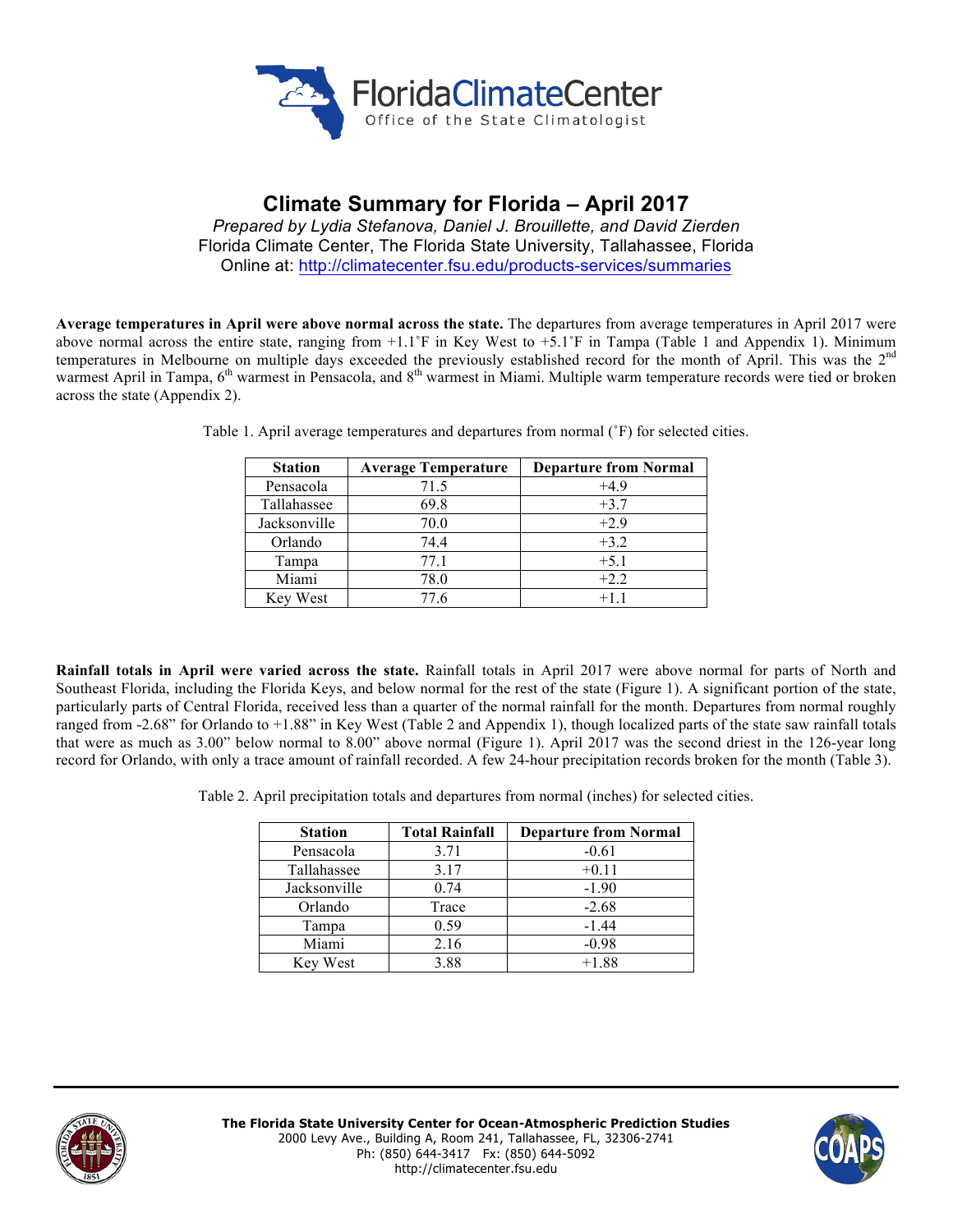| Date | Location   | Record | Last         |
|------|------------|--------|--------------|
| 23   | Fort Myers | 2.10   | 1.78 in 1935 |
| 74   | Miami      | 2.08   | 2.00 in 1938 |

Figure 1. A graphical depiction of the monthly rainfall departure from normal (inches) for April is given in the figure below (courtesy of NOAA, NWS).



## **ENSO-neutral conditions are Present in the Pacific.**

Based on current data and forecast models, the Climate Prediction Center (CPC) ENSO Alert System Status is set to "Not Active". ENSO-neutral conditions are currently present, with sea surface temperatures (SST) near-average across the central Pacific, and above-average in the eastern Pacific Ocean. ENSO-neutral conditions are favored at least through the end of spring, with increasing probability of El Niño developing by late summer and fall 2017. The CPC seasonal outlook favors above-normal temperatures and near-normal precipitation through July 2017.

## **Hazardous Weather Events in April.**

There were a total of 170 hazardous weather reports issued by the National Weather Service in Florida for April 2017 (See Table 4).

With the warming temperatures swimmers are increasingly venturing into surf waters and encounters with rip currents become more frequent. Five separate rip current incidents were reported in April along the state's Atlantic Coast, between Miami Beach and New Smyrna Beach. Three of these incidents involved fatalities, and a dozen victims were successfully rescued.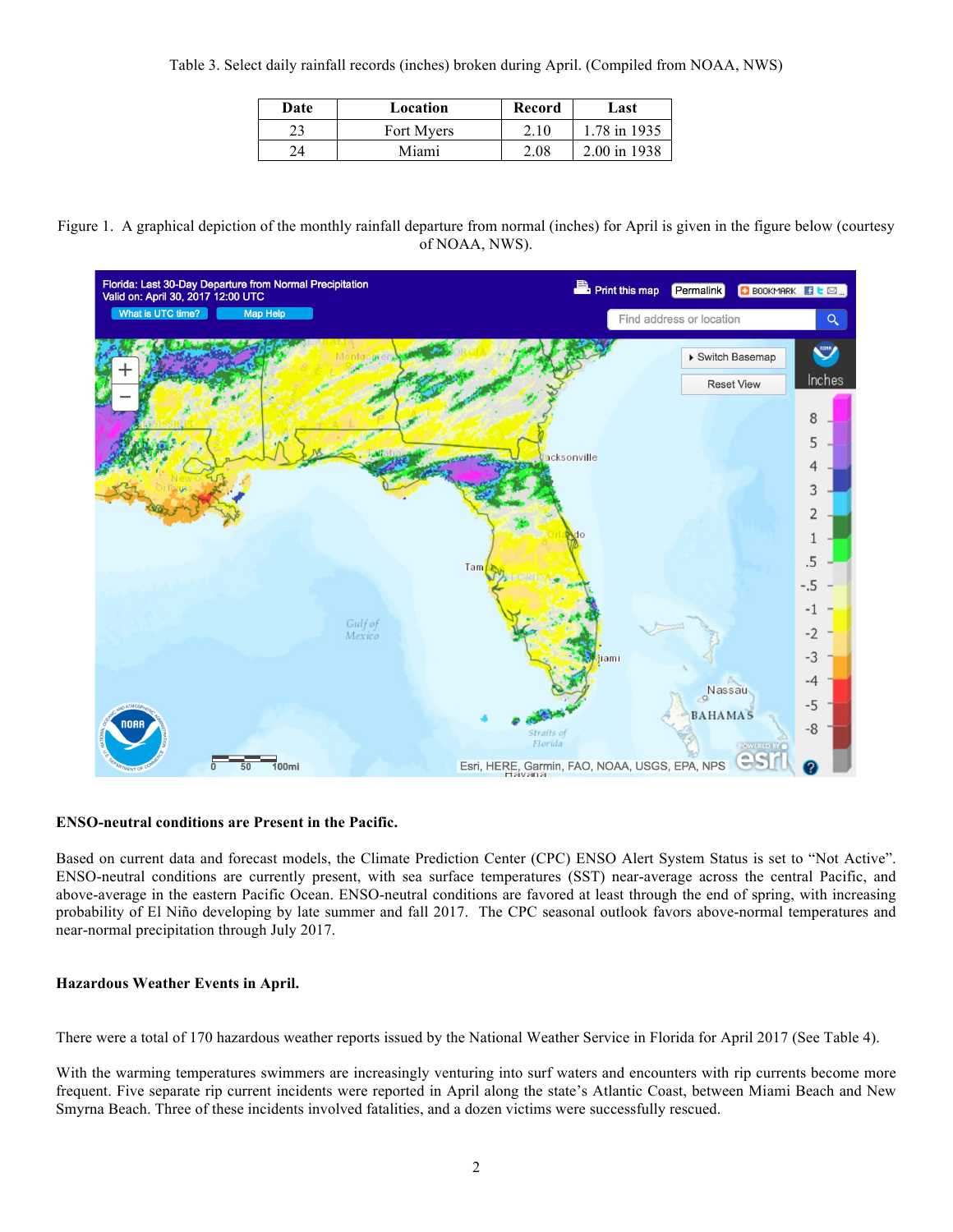The overall dry and hot weather of the past few months has set the stage for significant fire danger across the state. There were 21 separate fire reports logged by the National Weather Service during the month. Fires in Broward, Clay, Collier, Duval, Hernando, Lake, Osceola, Marion, and Seminole Counties required road closures and evacuations, and in some cases buildings, structures, and vehicles were damaged or destroyed. Major wildfires are currently burning in Alachua, Baker, Bradford, Clay, Collier, Hernando, Highlands, Lake, Nassau, Orange, Osceola, Pasco, Polk, Putnam, Seminole and Volusia Counties. As of April 30<sup>th</sup>, Florida has a total of 28 active wildfires that are over 100 acres in size, affecting a total area of about 146,000 acres.

The overwhelming majority (over 80%) of the remaining reports were the result of two frontal systems passing over the state in quick succession between the 3<sup>rd</sup> and 6<sup>th</sup> if the month. High winds were reported from Pensacola to Panama City, from Cedar Key to Fort Myers, and from Jacksonville to Melbourne. Associated storm damage was reported across the panhandle and the I75-corridor to Ocala, and along the Atlantic coast between Jacksonville and Daytona Beach. These systems brought heavy rains and flooding in Baker, Bayr, Clay, Flagler, Lafayette, St. Johns, Suwannee and Taylor Counties, with localized rainfall amounts up to 10-12 inches (estimated by radar), and over a foot of water along some local roads. Consequences from these rains included a sinkhole measuring 50 by 75 feet on Hwy 51 in Lafayette County. The storms brought hail of up to 1.25 inches to Gadsden, Gulf, Duval, Hamilton, Leon, Marion, Okaloosa, Polk, Seminole, and St. Johns Counties. Two waterspouts were spotted offshore from Pensacola Beach on the 3<sup>rd</sup>, and an EF0 tornado, which destroyed several structures, was recorded in Fort Myers on the  $6<sup>th</sup>$ .

On the 23<sup>rd</sup> of the month, a strong trough brought large amounts of rain to the Atlantic Coast, from Port St. Lucie to Miami, with localized measurements of 6 or more inches of rain over a 12-hour period. These rains contributed to lifting of the abnormal drought fin the southeast portion of the state.

| <b>Report Type</b>                  | <b>Number of Reports</b> |
|-------------------------------------|--------------------------|
| High Winds                          | 43                       |
| <b>Storm Damage</b>                 | 38                       |
| Heavy Rain                          | 24                       |
| Fire                                | 21                       |
| Hail                                |                          |
| Tornadoes/Funnel Clouds/Waterspouts | 1/2/7                    |
| Flooding                            |                          |
| Coastal Hazards                     |                          |
| Lightning                           |                          |
| Dense Fog                           |                          |

Table 4. Breakdown of storm reports submitted in Florida during the month of April. (Compiled from Southeast Regional Climate Center.)

### **Drought-Related Impacts.**

At the end of March, less than 9% of the state was drought-free, approximately 40% was abnormally dry (D0), another 40% was experiencing moderate drought (D1), and slightly over 11% was experiencing severe drought (D2). D1 or worse conditions are present over most of peninsular Florida, with D2 conditions affecting most of Desoto, Highlands, Okeechobee, Glades, Lee, and Hendry Counties, as well as parts of Sarasota, Collier, Levy and Alachua Counties. By the first week of April, abnormally dry conditions in the panhandle were eliminated or significantly reduced, but later in the month crept back in, particularly in the northern parts of counties along the Georgia border. The area of severe drought (D2) in south central Florida gradually expanded in all directions, extending, by the end of the month, from Collier County in the South to Hernando, Sumter, Lake, Orange, and Brevard Counties in the North. D2 conditions were also affecting large portions of Nassau County. Heavy rains on the 23<sup>rd</sup> of the month cleared the D0 conditions from large portions of Palm Beach, Broward, and Miami-Dade counties. As of the latest U.S. Drought Monitor report, issued on April 25, about 23.5% of the state is drought-free, 19% is under D0, 24% under D1, and 33.5% under D2 conditions. In all, about drought conditions are currently affecting an estimated 11 million Florida residents. Burn bans are currently in effect in thirty Florida counties, including Alachua, Baker, Bradford, Brevard, Charlotte, Citrus, Collier, Glades, Hendry, Hernando, Highlands, Hillsborough, Indian River, Lake, Levy, Manatee, Marion, Nassau Counties, Okeechobee, Orange, Osceola, Palm Beach, Pasco, Polk, Putnam, Sarasota, Seminole, St. Lucie, Union, and Volusia.

At the end of the month, Lake Okeechobee water levels were at 11.61 ft., which is about two feet below average for this time of the year.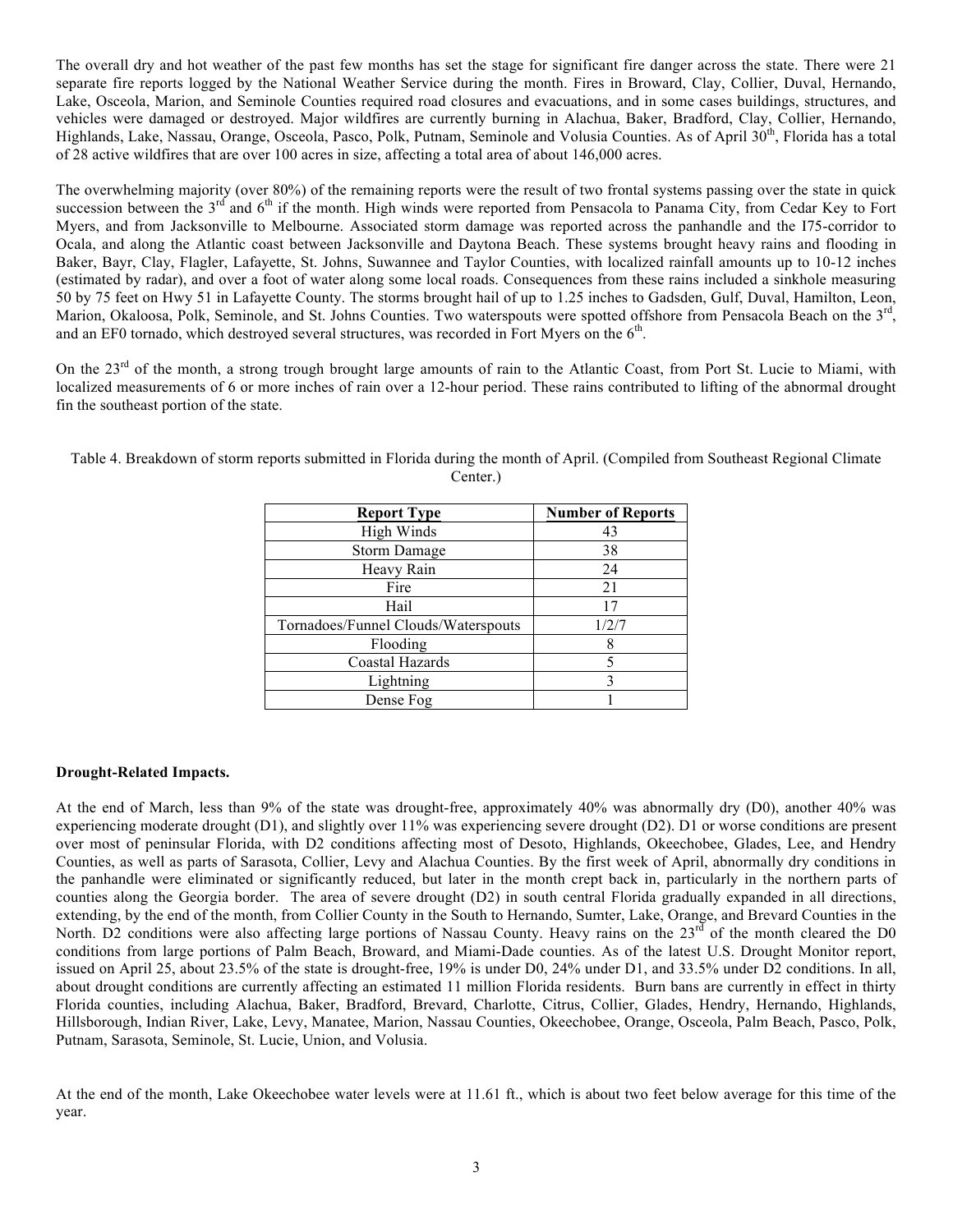

## **Agriculture-Related Impacts.**

At the beginning of April, topsoil moisture levels across the state were mostly (43%) short, with another 25% at very short, 28% at adequate, and 4% at surplus levels. The citrus growing area has been experiencing above-normal temperatures and below-normal rainfall. Drought conditions have been worsening such that the entire region, with minor exceptions, is in severe drought. Ditches and canals in most areas are dry. Pasture and range conditions are mostly poor to fair and declining with the dry conditions, but cattle are holding at mostly fair to good condition with supplemental feeding. In many parts of the states farmers are shipping in hay and water, and digging new wells where current ones have dried out. Field activities picked up after the frost in March, with corn planting in Escambia, Flagler, Hamilton, Jackson, Lafayette, Putnam, Suwannee, and Walton counties. Peanut planting was underway in Gilchrist and Washington Counties, and started but temporarily delayed due to dry conditions in Dixie and Levy Counties. Potato harvesting was reported in Flagler, Putnam, and St. Johns. Sugarcane harvesting is mostly finished in Broward, Glades, Hendry, and Palm Beach Counties, with some delays in completion due to drought conditions and fire hazard. A number of vegetable crops are suffering from whiteflies whose population numbers have exploded as a result of the hot, dry conditions and the unseasonably warm winter. Some watermelon and cantaloupe plantings in Jefferson counties were damaged by hail and required replanting. A wide variety of fruit and vegetable crops is being harvested and coming to market, including watermelon, blueberries, strawberries, broccoli, carrots, cauliflower, greens, and onions.

| <b>Station</b>  | Total rainfall (in.) | Departure from<br>Normal (in.) | Average<br>Temperature (°F) | <b>Departure from</b><br>Normal $(^{\circ}F)$ |
|-----------------|----------------------|--------------------------------|-----------------------------|-----------------------------------------------|
| Gainesville     | 2.74                 | $+0.07$                        | 70.2                        | $+2.6$                                        |
| Melbourne       | 1.22                 | $-0.96$                        | 71.9                        | $+3.0$                                        |
| St Petersburg   | 2.10                 | $-0.17$                        | 75.5                        | $+2.5$                                        |
| Fort Lauderdale | 4.00                 | $+1.11$                        | 77.4                        | $+1.2$                                        |
| Fort Myers      | 2.62                 | $+0.44$                        | 78.4                        | $+4.6$                                        |

| Appendix 1                                                         |
|--------------------------------------------------------------------|
| Additional April Departures from Normal Data for Florida Locations |